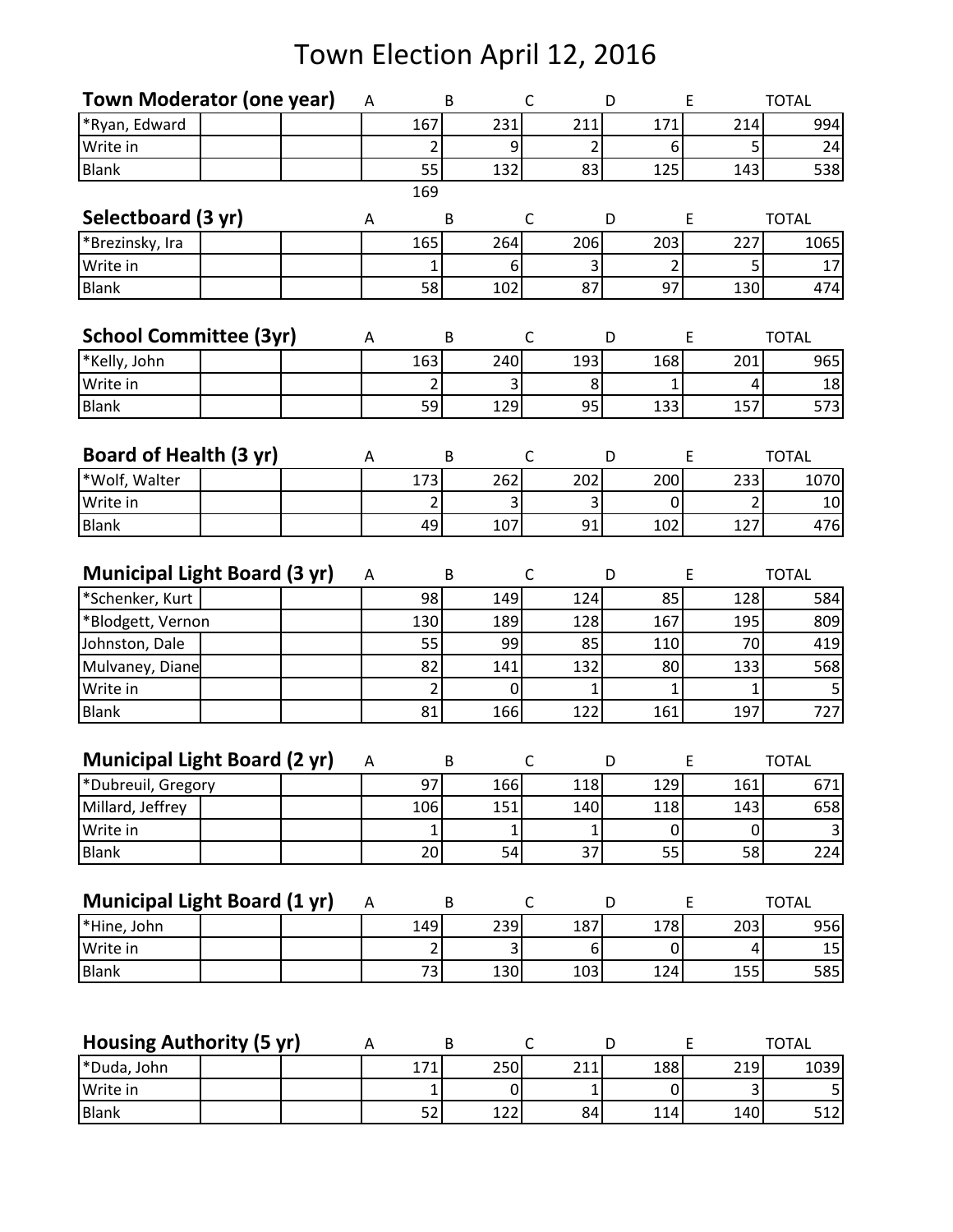|                                          | <b>Board of Assessors (3 yr)</b>   |                    | A           | B                | $\mathsf{C}$      | D              | E              | <b>TOTAL</b>        |
|------------------------------------------|------------------------------------|--------------------|-------------|------------------|-------------------|----------------|----------------|---------------------|
| *Conti, Francis                          |                                    |                    | 165         | 226              | 188               | 166            | 205            | 950                 |
| Write in                                 |                                    |                    | 1           | 1                | 2                 | 0              | 2              | 6                   |
| <b>Blank</b>                             |                                    |                    | 58          | 145              | 106               | 136            | 155            | 600                 |
|                                          |                                    |                    |             |                  |                   |                |                |                     |
|                                          | <b>Trustee Free Library (3 YR)</b> |                    | A           | B                | C                 | D              | E              | <b>TOTAL</b>        |
| *Berwick, Robert                         |                                    |                    | 121         | 174              | 141               | 147            | 170            | 753                 |
| *Cechvala, Maxine                        |                                    |                    | 117         | 183              | 138               | 141            | 159            | 738                 |
| *Merchant, Barbara                       |                                    |                    | 154         | 209              | 183               | 155            | 171            | 872                 |
| Matteson, Richard                        |                                    |                    | 93          | 128              | 114               | 102            | 112            | 549                 |
| Write in                                 |                                    |                    | 0           | 6                | 1                 | 1              |                |                     |
| <b>Blank</b>                             |                                    |                    | 187         | 416              | 311               | 360            | 473            | 1747                |
| <b>Planning Board (5 yr)</b><br>Write in |                                    |                    | Α<br>13     | B<br>42          | $\mathsf C$<br>25 | D<br>52        | E<br>26        | <b>TOTAL</b><br>162 |
|                                          | *Hutchison, Bradford               |                    | $\mathbf 0$ | 21               | 3                 | 35             | 13             | 72                  |
|                                          |                                    | McDonough, Matthew | 1           | 3                | 10                | 7              | 3              | 24                  |
| <b>Blank</b>                             |                                    |                    | 211         | 329              | 269               | 250            | 335            | 1394                |
|                                          | <b>Councilor-Hampshire (2yr)</b>   |                    | A           | B                | $\mathsf{C}$      | D              | E              | <b>TOTAL</b>        |
| Write in                                 |                                    |                    | 14          | 9                | 16                | 5 <sup>1</sup> | 9              | 53                  |
|                                          | *Gentile, Julie                    |                    | $\pmb{0}$   | $\boldsymbol{0}$ | 4                 | 0              | 0              | 4                   |
|                                          | *Millard, Jeffrey                  |                    | 0           | 0                | $\mathbf 0$       | $\mathbf 0$    | $\overline{2}$ | 2                   |
| Blank                                    |                                    |                    | 434         | 733              | 572               | 599            | 713            | 3059                |
| <b>Ballot Question 1</b>                 |                                    |                    | Α           | B                | C                 | D              | E              | <b>TOTAL</b>        |
| Yes                                      |                                    |                    | 102         | 199              | 105               | 148            | 158            | 712                 |
| $*$ No                                   |                                    |                    | 96          | 138              | 178               | 141            | 182            | 735                 |
| <b>Blank</b>                             |                                    |                    | 26          | 35               | 13                | 13             | 22             | 109                 |

# **Precinct A Town Meeting Members (3 yr)**

| *Pafford, Gail     |                  | 144 |
|--------------------|------------------|-----|
| *Bright, Carolanne |                  | 141 |
| *Dowd, Beth        |                  | 143 |
| *Paulin, Elaine    |                  | 146 |
| *Urekew, John      |                  | 145 |
| Write in           |                  | 83  |
|                    | *Scibak, John    | 21  |
|                    | *Rondeau, Ramond | 20  |
|                    | *Foley, Lucia    | 19  |
| <b>Blank</b>       |                  | 990 |
|                    |                  |     |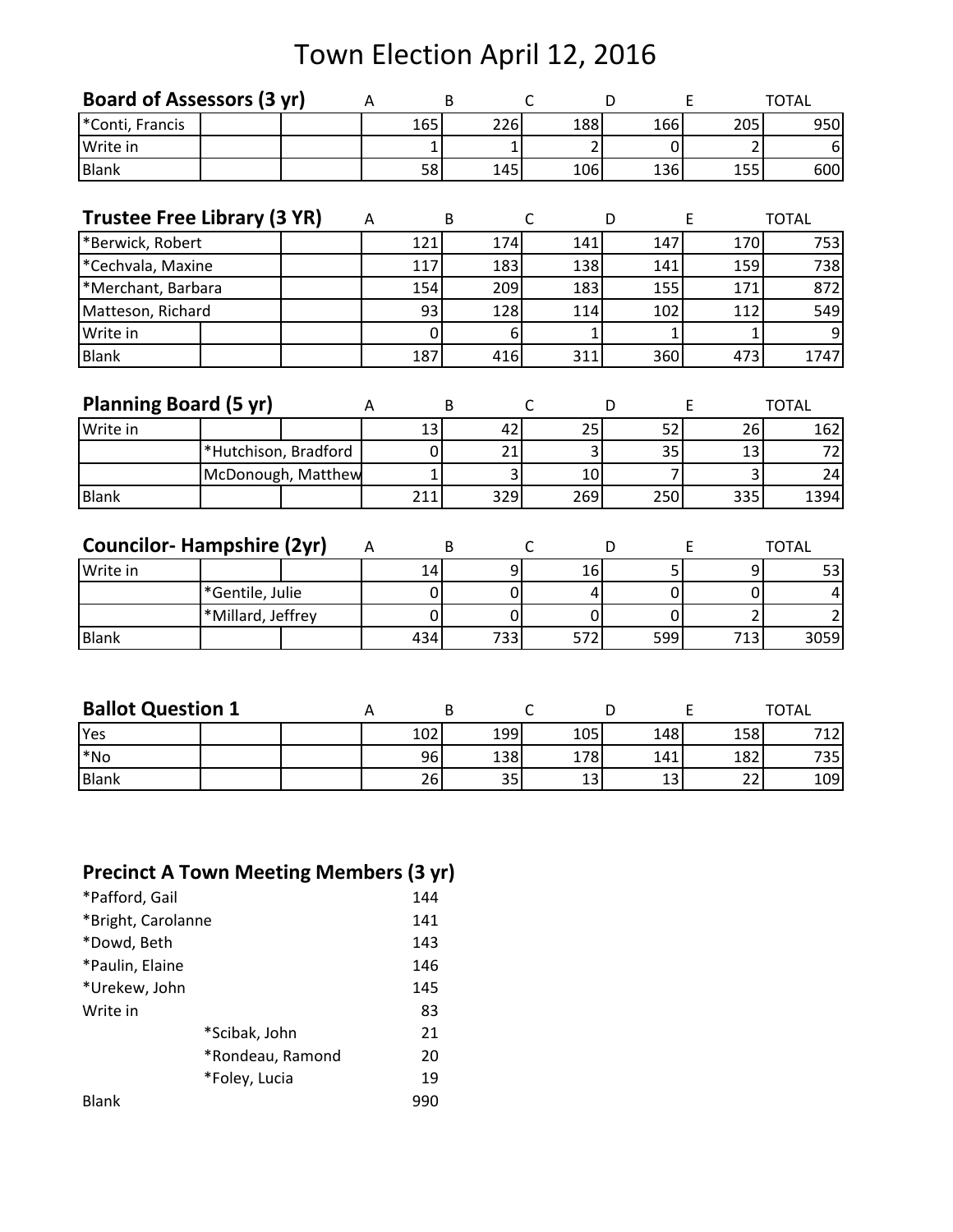## **Precinct B Town Meeting Members (3 yr)**

| *Boisselle, Edward | 183  |
|--------------------|------|
| *D'Amours, Elaine  | 189  |
| *Chevalier, Thomas | 187  |
| *Dupre, Jacqueline | 202  |
| *Lavallee, Winston | 220  |
| *Sorbel, Anne      | 203  |
| *Terry, Martha     | 222  |
| *Millard, Jeffrey  | 180  |
| Write in           | 15   |
| <b>Blank</b>       | 1189 |

#### **Precinct C Town Meeting Members (3 yr)**

| *Canning, James          | 166           |
|--------------------------|---------------|
| *Etelman, Sarah          | 168           |
| *Gentile, Julie          | 177           |
| *Wessig, John            | 132           |
| Write in                 | 31            |
| *Faille, Daniel          | 4             |
| *Supczak-Mulvaney, Diane | 3             |
| *Austin, Elizabeth       | 2             |
| *Sweeney, Renee          | $\mathcal{P}$ |
| <b>Blank</b>             | 1678          |

#### **Precinct C Town Meeting Members (2 yr)**

| *Eaton, Ann  | 183 |
|--------------|-----|
| Write in     |     |
| <b>Blank</b> | 112 |

### **Precinct D Town Meeting Members (3yr)**

| *Boulais, Theordore | 166 |
|---------------------|-----|
| *Brezinsky, Ira     | 185 |
| *Constant, Carol    | 177 |
| *Gass, Marilyn      | 156 |
| *Johnston, Dale     | 153 |
| *Rosner, Joan       | 161 |
| *Blodgett, Vernon   | 175 |
| *Duda, John         | 146 |
| Write in            | 5   |
| <b>Blank</b>        | 958 |

## **Precinct D Town Meeting Members (2 yr)**

| *Presley, Denise | 178 |
|------------------|-----|
| Write in         |     |
| <b>Blank</b>     | 123 |